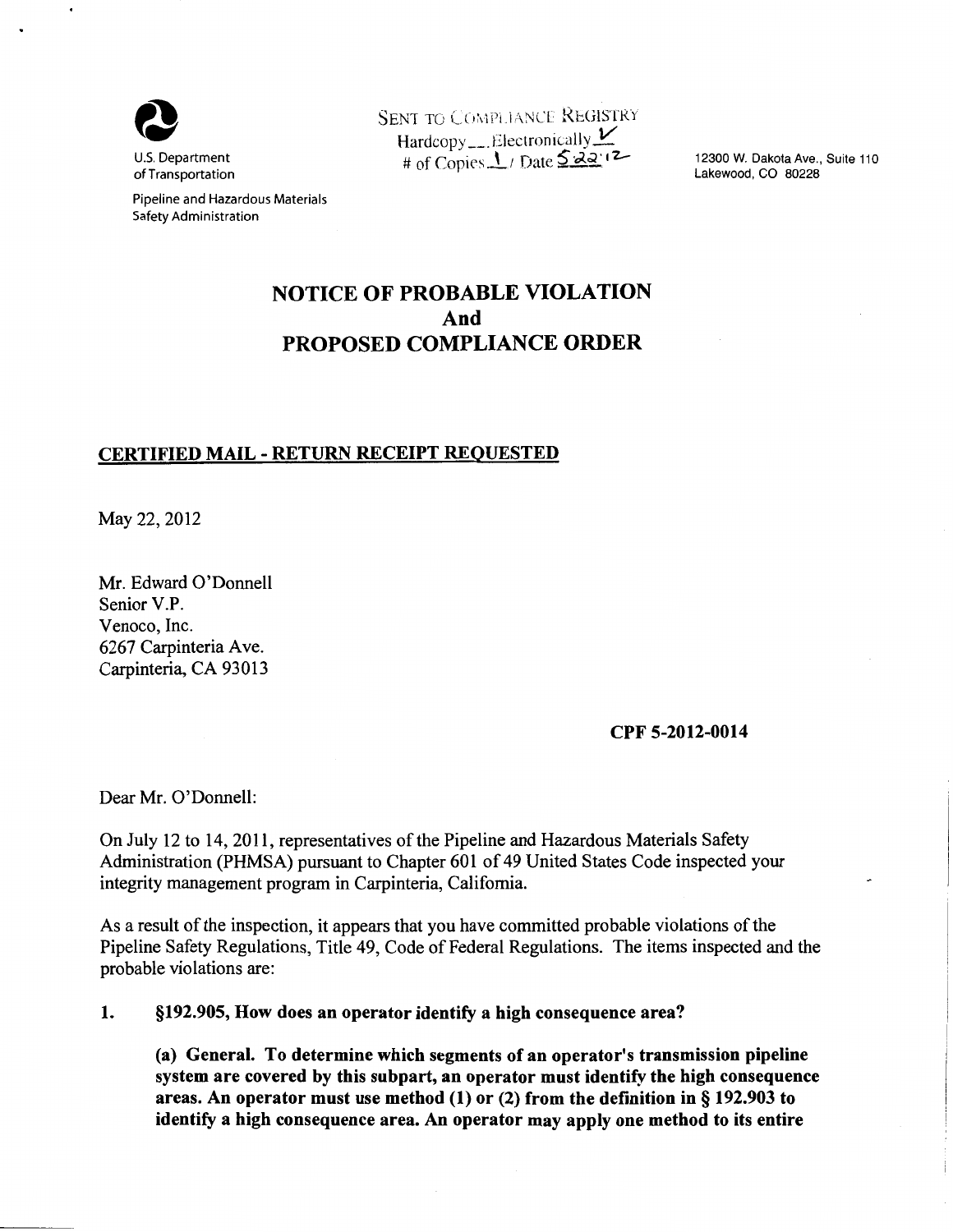pipeline system, or an operator may apply one method to individual portions of the pipeline system. An operator must describe in its integrity management program which method it is applying to each portion of the operator's pipeline system. The description must include the potential impact radius when utilized to establish a high consequence area.

Venoco failed to identify a segment of the Montalvo Sales Gas pipeline as an HCA and did not appropriately classify the pipeline segment. During a field inspection of the Montalvo Sales Gas pipeline in Oxnard, CA, PHMSA representatives found that the California Mushroom Farm at 4440 Olivas Park Drive, Oxnard, CA was located within the calculated PIR of 70 feet. The California Mushroom Farm is occupied by more than 20 employees working more than 50 days per year. Therefore, the Farm is an identified site. Venoco failed to identify this segment of the Montalvo Sales Gas pipeline as an HCA and did not appropriately classify the pipeline segment under this subpart.

2. §192.921, How is the baseline assessment to be conducted?

(a) Assessment methods. An operator must assess the integrity of the line pipe in each covered segment by applying one or more of the following methods depending on the threats to which the covered segment is susceptible. An operator must select the method or methods best suited to address the threats identified to the covered segment (See § 192.917).

(1) Internal inspection tool or tools capable of detecting corrosion, and any other threats to which the covered segment is susceptible. An operator must follow ASME/ANSI B31.8S (incorporated by reference, see§ 192.7), section 6.2 in selecting the appropriate internal inspection tools for the covered segment.

Venoco uses In-Line-Inspection (ILl) tools as a method to assess/reassess its pipelines, but failed to specify an ILl tool or tools capable of detecting corrosion, and any other threats to which the covered segment is susceptible. Also, Venoco operates some pre-1970 ER W pipelines and claims these pipelines have no history of Stress Corrosion Cracking or seam failure. However, Stress Corrosion Cracking is a time dependent threat and the type of ILl tool or tools selected need to address this possible threat as well.

### 3. §192.937, What is a continual process of evaluation and assessment to maintain a pipeline's integrity?

(a) General. After completing the baseline integrity assessment of a covered segment, an operator must continue to assess the line pipe of that segment at the intervals specified in § 192.939 and periodically evaluate the integrity of each covered pipeline segment as provided in paragraph (b) of this section. An operator must reassess a covered segment on which a prior assessment is credited as a baseline under§ 192.921(e) by no later than December 17,2009. An operator must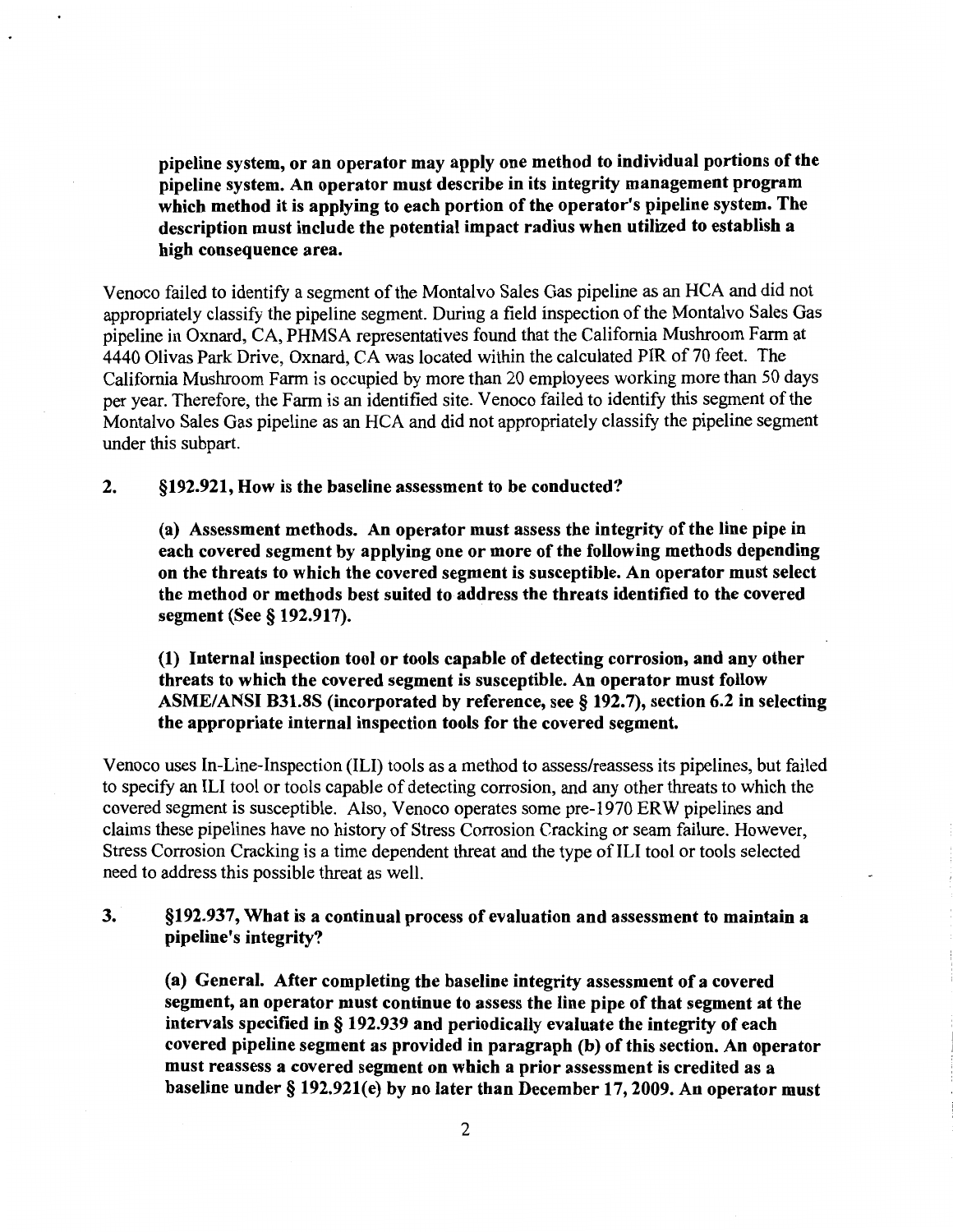reassess a covered segment on which a baseline assessment is conducted during the baseline period specified in§ 192.921(d) by no later than seven years after the baseline assessment of that covered segment unless the evaluation under paragraph (b) of this section indicates earlier reassessment.

Venoco failed to reassess the Union Island pipeline before May 2010 in accordance with its assessment schedule. As the baseline assessment, Venoco credits an assessment by ILl inspection on Union Island pipeline conducted in May 2003 by ConocoPhillips, the previous owner/operator. Originally, the Union Island pipeline was scheduled for a 7 year reassessment interval. However, in a re-evaluation in 2006, the reassessment interval was changed to 5 years because of potential  $3<sup>rd</sup>$  party damage. As a result, the revised reassessment date was May 2008. Venoco reassessed this pipeline in June 2011, 37 months late.

#### 4. §192.945 What methods must an operator use to measure program effectiveness?

(a) General. An operator must include in its integrity management program methods to measure, on a semi-annual basis, whether the program is effective in assessing and evaluating the integrity of each covered pipeline segment and in protecting the high consequence areas. These measures must include the four overall performance measures specified in ASME/ANSI B31.8S (incorporated by reference, see §192.7), section 9.4, and the specific measures for each identified threat specified in ASME/ANSI B31.8S, Appendix A. An operator must submit the four overall performance measures, by electronic or other means, on a semi-annual frequency to OPS in accordance with §192.951. An operator must submit its first report on overall performance measures by August 31, 2004. Thereafter, the year and must be submitted within 2 months after those dates.

Venoco did not measure, on a semi-annual basis, whether its program is effective in assessing and evaluating the integrity of each covered pipeline segment and in protecting the high consequence areas. Also, Venoco failed to submit the four overall performance measures, by electronic or other means, on a semi-annual frequency to OPS in accordance with § 192.951.

Performance measures were prepared and reported to OPS on March 25, 2008, April 21, 2009, and February 18,2010. No performance measure reports were prepared or reported to OPS for 2010.

#### Proposed Compliance Order

With respect to items 1 and 2, pursuant to 49 United States Code § 60118, the Pipeline and Hazardous Materials Safety Administration proposes to issue a Compliance Order to Venoco, Inc. Please refer to the *Proposed Compliance Order,* which is enclosed and made a part of this Notice.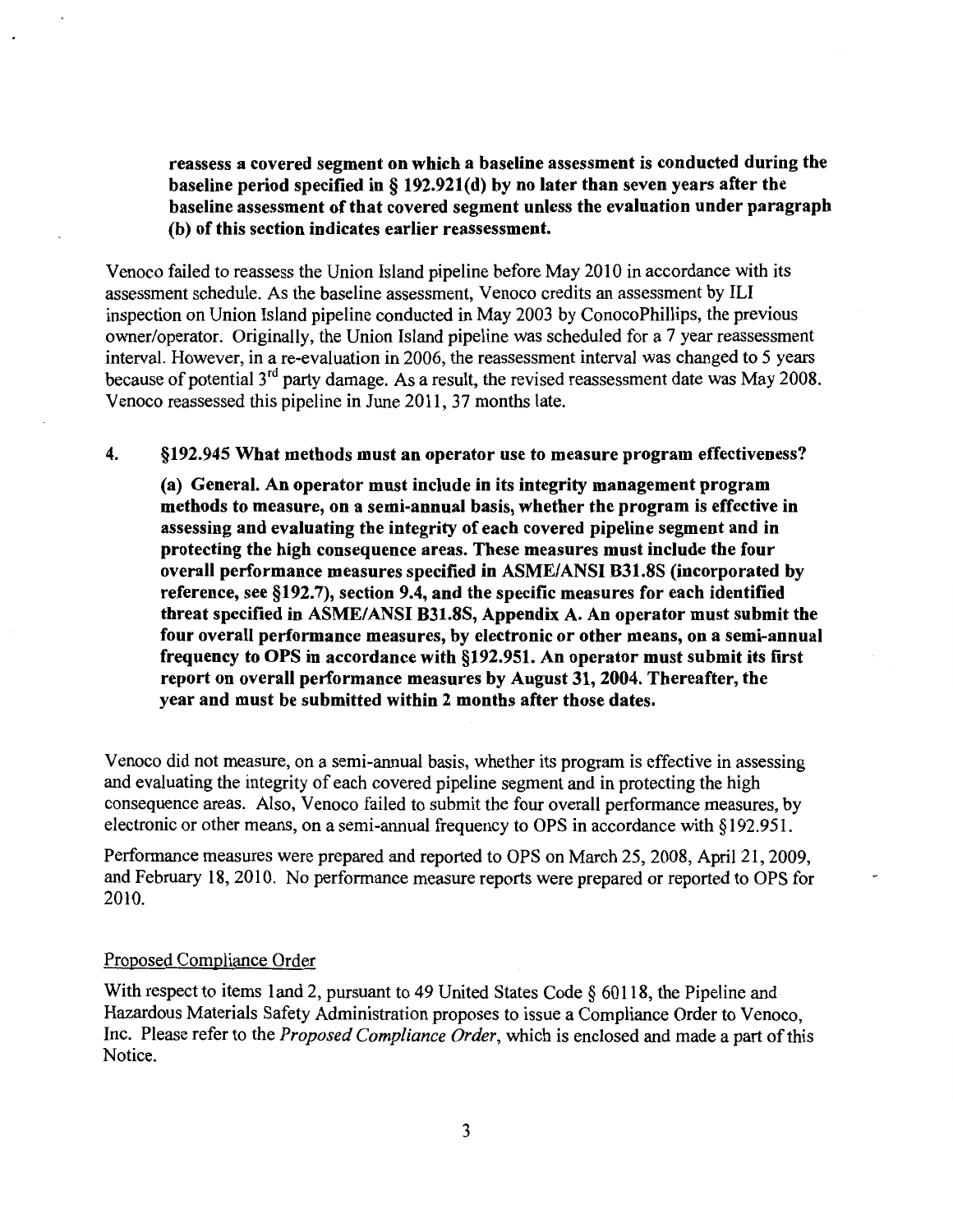#### Warning Items

With respect to item 3 and 4, we have reviewed the circumstances and supporting documents involved in this case and have decided not to conduct additional enforcement action or penalty assessment proceedings at this time. We advise you to promptly correct this item. Be advised that failure to do so may result in Venoco, Inc. being subject to additional enforcement action.

#### Response to this Notice

Enclosed as part of this Notice is a document entitled *Response Options for Pipeline Operators in Compliance Proceedings.* Please refer to this document and note the response options. Be advised that all material you submit in response to this enforcement action is subject to being made publicly available. If you believe that any portion of your responsive material qualifies for confidential treatment under 5 U.S.C. 552(b), along with the complete original document you must provide a second copy of the document with the portions you believe qualify for confidential treatment redacted and an explanation of why you believe the redacted information qualifies for confidential treatment under 5 U.S.C. 552(b). If you do not respond within 30 days of receipt of this Notice, this constitutes a waiver of your right to contest the allegations in this Notice and authorizes the Associate Administrator for Pipeline Safety to find facts as alleged in this Notice without further notice to you and to issue a Final Order.

In your correspondence on this matter, please refer to **CPF 5-2012-0014** and for each document you submit, please provide a copy in electronic format whenever possible.

Sincerely,<br> $\mathcal{L}$ 

Chris Hoidal Director, Western Region Pipeline and Hazardous Materials Safety Administration

Enclosures: *Proposed Compliance Order Response Options for Pipeline Operators in Compliance Proceedings* 

cc: PHP-60 Compliance Registry PHP-500 Monfared (Activity No: 135289)